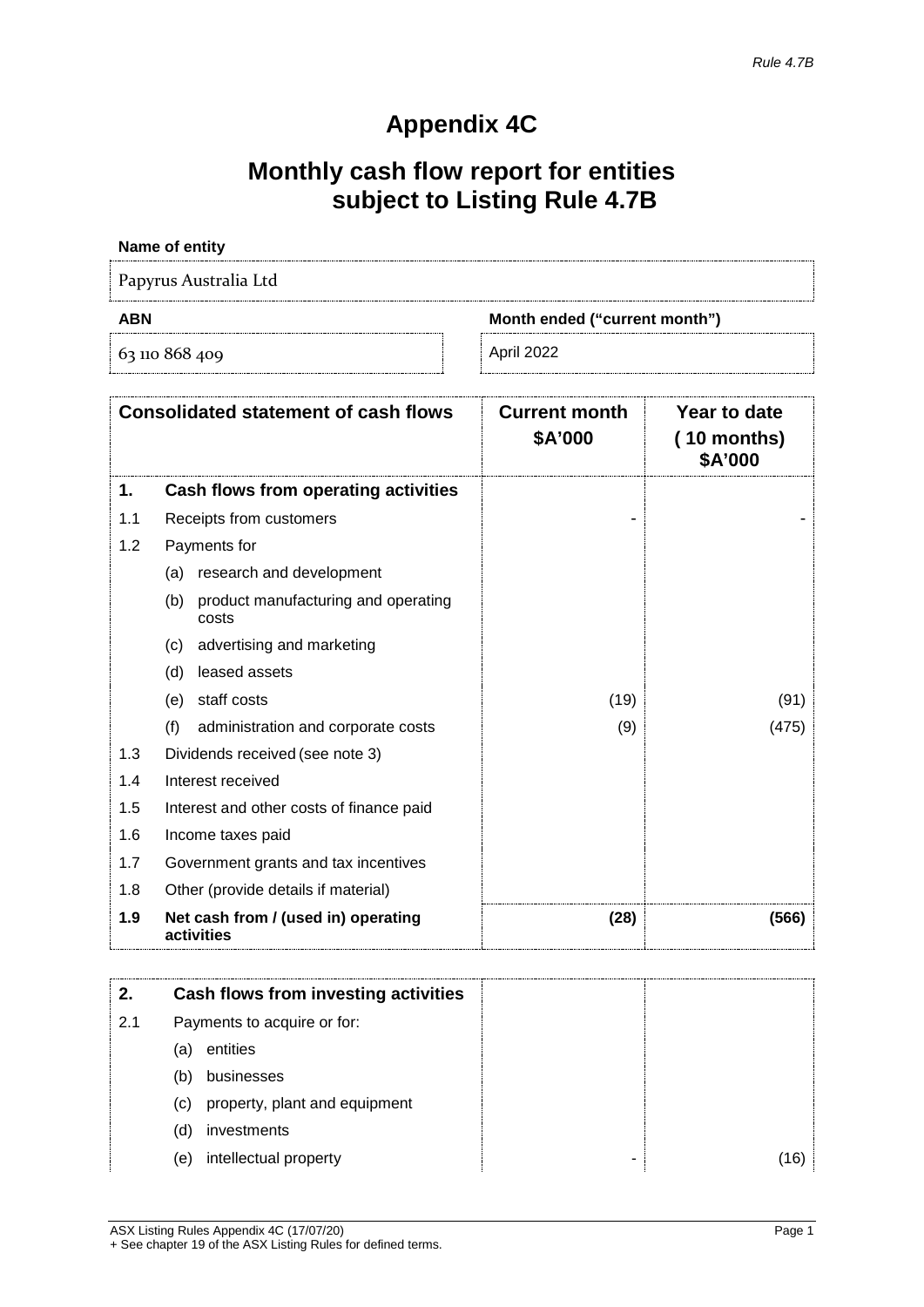| <b>Consolidated statement of cash flows</b> |                                                   | <b>Current month</b><br>\$A'000 | Year to date<br>$(10$ months)<br>\$A'000 |
|---------------------------------------------|---------------------------------------------------|---------------------------------|------------------------------------------|
|                                             | (f)<br>other non-current assets                   |                                 |                                          |
| 2.2                                         | Proceeds from disposal of:                        |                                 |                                          |
|                                             | entities<br>(a)                                   |                                 |                                          |
|                                             | (b)<br>businesses                                 |                                 |                                          |
|                                             | property, plant and equipment<br>(c)              |                                 | 2)                                       |
|                                             | (d)<br>investments                                |                                 |                                          |
|                                             | intellectual property<br>(e)                      |                                 |                                          |
|                                             | (f)<br>other non-current assets                   |                                 |                                          |
| 2.3                                         | Cash flows from loans to other entities           |                                 | (470)                                    |
| 2.4                                         | Dividends received (see note 3)                   |                                 |                                          |
| 2.5                                         | Other (provide details if material)               |                                 |                                          |
| 2.6                                         | Net cash from / (used in) investing<br>activities |                                 | (488)                                    |

| 3.   | Cash flows from financing activities                                                          |     |     |
|------|-----------------------------------------------------------------------------------------------|-----|-----|
| 3.1  | Proceeds from issues of equity securities<br>(excluding convertible debt securities)          | 150 | 460 |
| 3.2  | Proceeds from issue of convertible debt<br>securities                                         |     |     |
| 3.3  | Proceeds from exercise of options                                                             |     |     |
| 3.4  | Transaction costs related to issues of<br>equity securities or convertible debt<br>securities |     |     |
| 3.5  | Proceeds from borrowings                                                                      |     |     |
| 3.6  | Repayment of borrowings                                                                       |     |     |
| 3.7  | Transaction costs related to loans and<br>borrowings                                          |     |     |
| 3.8  | Dividends paid                                                                                |     |     |
| 3.9  | Other (provide details if material)                                                           |     |     |
| 3.10 | Net cash from / (used in) financing<br>activities                                             | 150 | 460 |

|     | Net increase / (decrease) in cash and<br>cash equivalents for the period |      |      |
|-----|--------------------------------------------------------------------------|------|------|
| 4.1 | Cash and cash equivalents at beginning of<br>period                      | 1356 | 2243 |
| 4.2 | Net cash from / (used in) operating<br>activities (item 1.9 above)       | (28) | 566' |
| 4.3 | Net cash from / (used in) investing activities<br>(item 2.6 above)       |      |      |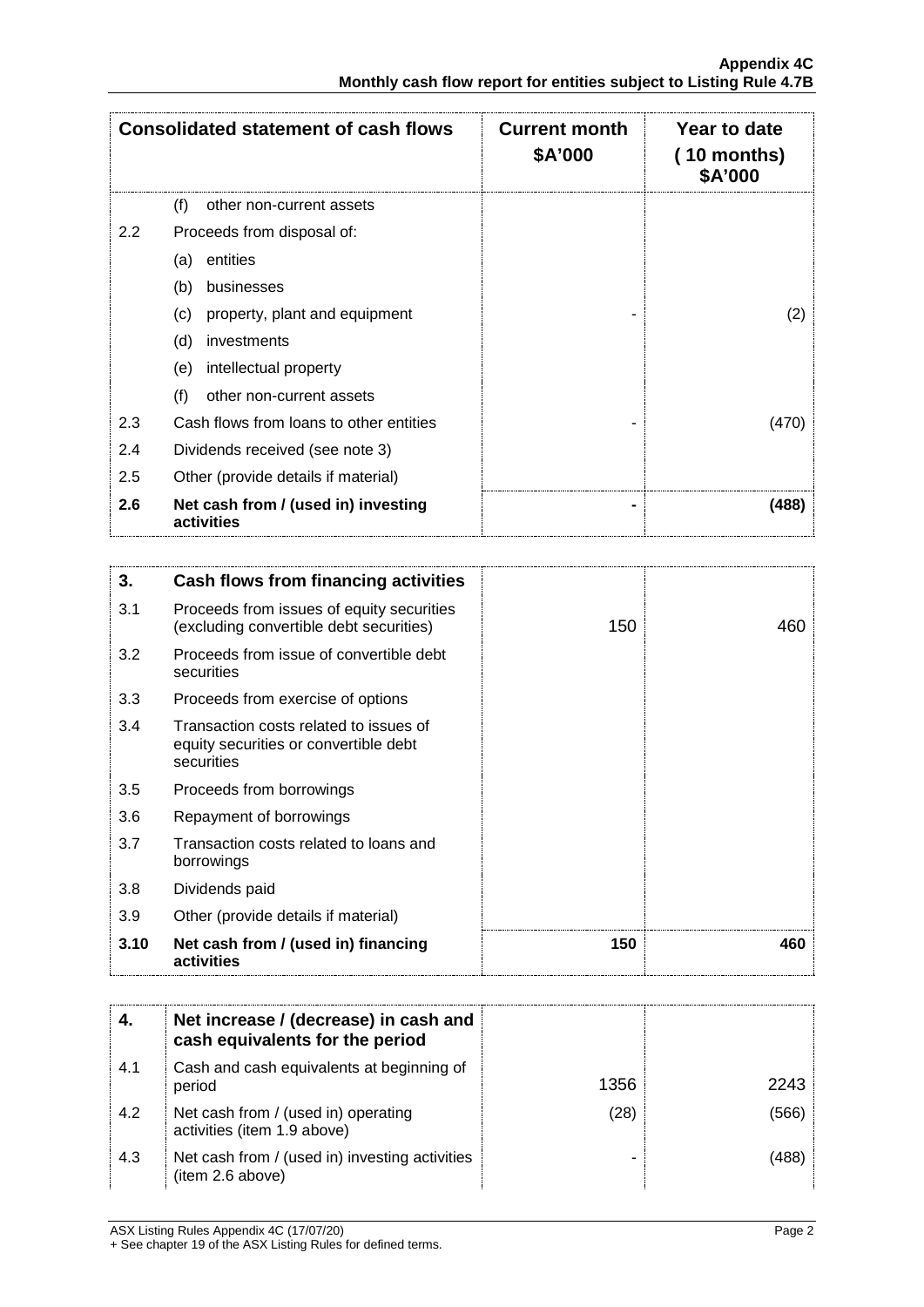| <b>Consolidated statement of cash flows</b> |                                                                     | <b>Current month</b><br>\$A'000 | Year to date<br>$(10$ months)<br><b>\$A'000</b> |
|---------------------------------------------|---------------------------------------------------------------------|---------------------------------|-------------------------------------------------|
| 4.4                                         | Net cash from / (used in) financing activities<br>(item 3.10 above) | 150                             |                                                 |
| 4.5                                         | Effect of movement in exchange rates on<br>cash held                |                                 |                                                 |
|                                             | Adjustment to remove PPYEg opening<br>balance                       |                                 |                                                 |
| 4.6                                         | Cash and cash equivalents at end of<br>period                       | 1478                            |                                                 |

| 5.  | Reconciliation of cash and cash<br>equivalents<br>at the end of the quarter (as shown in the<br>consolidated statement of cash flows) to the<br>related items in the accounts | <b>Current quarter</b><br>\$A'000 | <b>Previous quarter</b><br>\$A'000 |
|-----|-------------------------------------------------------------------------------------------------------------------------------------------------------------------------------|-----------------------------------|------------------------------------|
| 5.1 | <b>Bank balances</b>                                                                                                                                                          | 1478                              | 1478                               |
| 5.2 | Call deposits                                                                                                                                                                 |                                   |                                    |
| 5.3 | <b>Bank overdrafts</b>                                                                                                                                                        |                                   |                                    |
| 5.4 | Other (provide details)                                                                                                                                                       |                                   |                                    |
| 5.5 | Cash and cash equivalents at end of<br>quarter (should equal item 4.6 above)                                                                                                  | 1478                              |                                    |

| 6.  | Payments to related parties of the entity and their<br>associates                                                                                           | <b>Current quarter</b><br><b>\$A'000</b> |
|-----|-------------------------------------------------------------------------------------------------------------------------------------------------------------|------------------------------------------|
| 6.1 | Aggregate amount of payments to related parties and their<br>associates included in item 1                                                                  |                                          |
| 6.2 | Aggregate amount of payments to related parties and their<br>associates included in item 2                                                                  |                                          |
|     |                                                                                                                                                             |                                          |
|     | Note: if any amounts are shown in items 6.1 or 6.2, your quarterly activity report must include a description of, and an<br>explanation for, such payments. |                                          |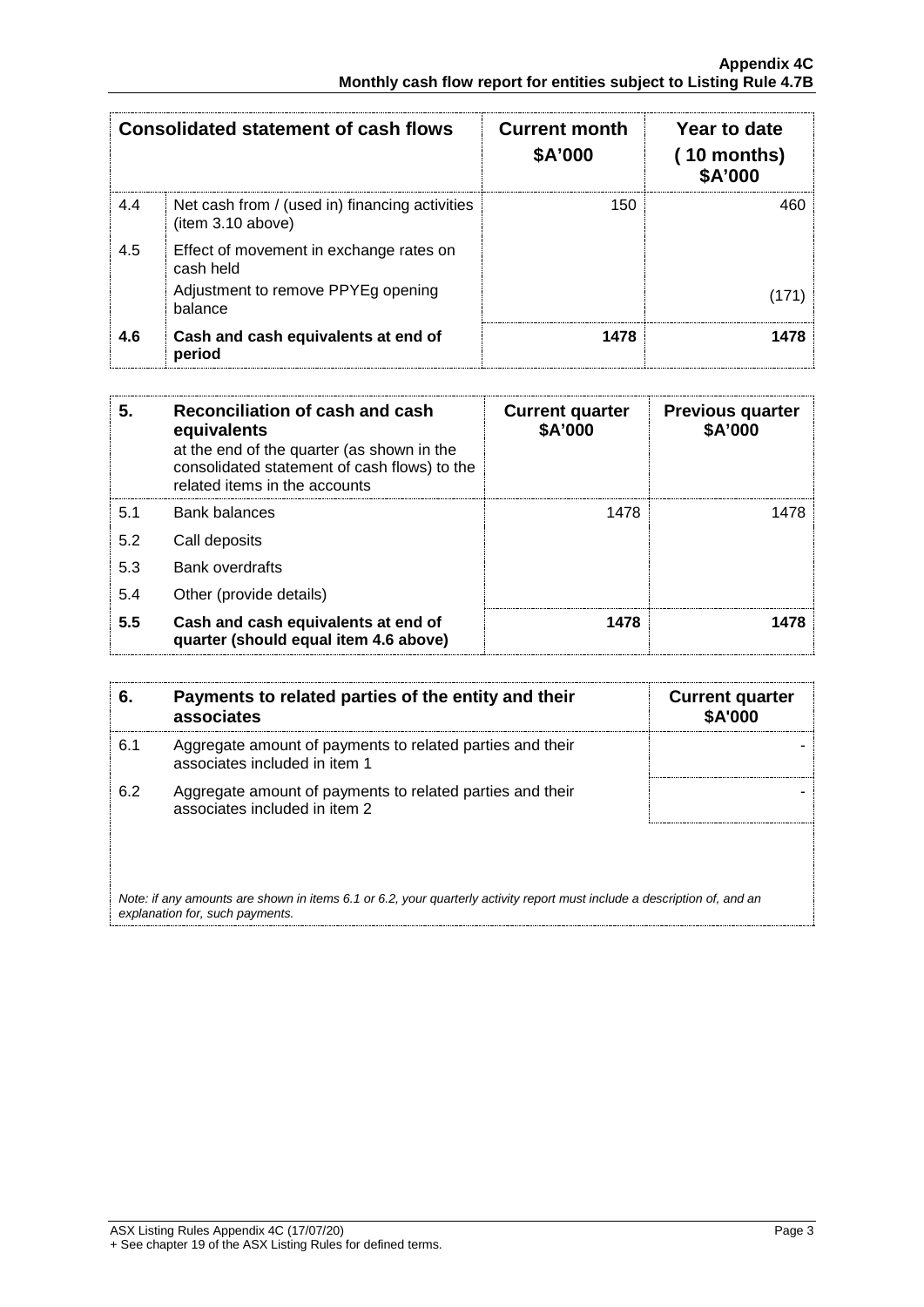| 7.  | <b>Financing facilities</b><br>Note: the term "facility' includes all forms of financing<br>arrangements available to the entity.<br>Add notes as necessary for an understanding of the<br>sources of finance available to the entity.                                                                                                               | <b>Total facility</b><br>amount at quarter<br>end<br>\$A'000 | Amount drawn at<br>quarter end<br>\$A'000 |
|-----|------------------------------------------------------------------------------------------------------------------------------------------------------------------------------------------------------------------------------------------------------------------------------------------------------------------------------------------------------|--------------------------------------------------------------|-------------------------------------------|
| 7.1 | Loan facilities                                                                                                                                                                                                                                                                                                                                      | 250                                                          |                                           |
| 7.2 | Credit standby arrangements                                                                                                                                                                                                                                                                                                                          |                                                              |                                           |
| 7.3 | Other (please specify)                                                                                                                                                                                                                                                                                                                               |                                                              |                                           |
| 7.4 | <b>Total financing facilities</b>                                                                                                                                                                                                                                                                                                                    | 250                                                          |                                           |
| 7.5 | Unused financing facilities available at quarter end                                                                                                                                                                                                                                                                                                 |                                                              | 250                                       |
| 7.6 | Include in the box below a description of each facility above, including the lender, interest<br>rate, maturity date and whether it is secured or unsecured. If any additional financing<br>facilities have been entered into or are proposed to be entered into after quarter end,<br>include a note providing details of those facilities as well. |                                                              |                                           |
|     |                                                                                                                                                                                                                                                                                                                                                      |                                                              |                                           |

| 8.      |                                                                                                                                         | Estimated cash available for future operating activities                                                                                                                                                               | \$A'000 |
|---------|-----------------------------------------------------------------------------------------------------------------------------------------|------------------------------------------------------------------------------------------------------------------------------------------------------------------------------------------------------------------------|---------|
| 8.1     | Net cash from / (used in) operating activities (item 1.9)                                                                               |                                                                                                                                                                                                                        | (28)    |
| 8.2     |                                                                                                                                         | Cash and cash equivalents at month end (item 4.6)                                                                                                                                                                      | 1478    |
| 8.3     |                                                                                                                                         | Unused finance facilities available at month end (item 7.5)                                                                                                                                                            | 250     |
| 8.4     |                                                                                                                                         | Total available funding (item $8.2 +$ item $8.3$ )                                                                                                                                                                     | 1728    |
| 8.5     | item 8.1)                                                                                                                               | Estimated months of funding available (item 8.4 divided by                                                                                                                                                             | 61.71   |
|         |                                                                                                                                         | Note: if the entity has reported positive net operating cash flows in item 1.9, answer item 8.5 as "N/A". Otherwise, a<br>figure for the estimated months of funding available must be included in item 8.5.           |         |
| 8.6     |                                                                                                                                         | If item 8.5 is less than 6 months, please provide answers to the following questions:                                                                                                                                  |         |
|         | 8.6.1                                                                                                                                   | Does the entity expect that it will continue to have the current level of net operating<br>cash flows for the time being and, if not, why not?                                                                         |         |
| Answer: |                                                                                                                                         |                                                                                                                                                                                                                        |         |
|         | 8.6.2                                                                                                                                   | Has the entity taken any steps, or does it propose to take any steps, to raise further<br>cash to fund its operations and, if so, what are those steps and how likely does it<br>believe that they will be successful? |         |
|         | Answer:                                                                                                                                 |                                                                                                                                                                                                                        |         |
|         | 8.6.3<br>Does the entity expect to be able to continue its operations and to meet its business<br>objectives and, if so, on what basis? |                                                                                                                                                                                                                        |         |
|         | Answer:<br>Note: where item 8.5 is less than 2 quarters, all of questions 8.6.1, 8.6.2 and 8.6.3 above must be answered.                |                                                                                                                                                                                                                        |         |
|         |                                                                                                                                         |                                                                                                                                                                                                                        |         |
|         |                                                                                                                                         |                                                                                                                                                                                                                        |         |